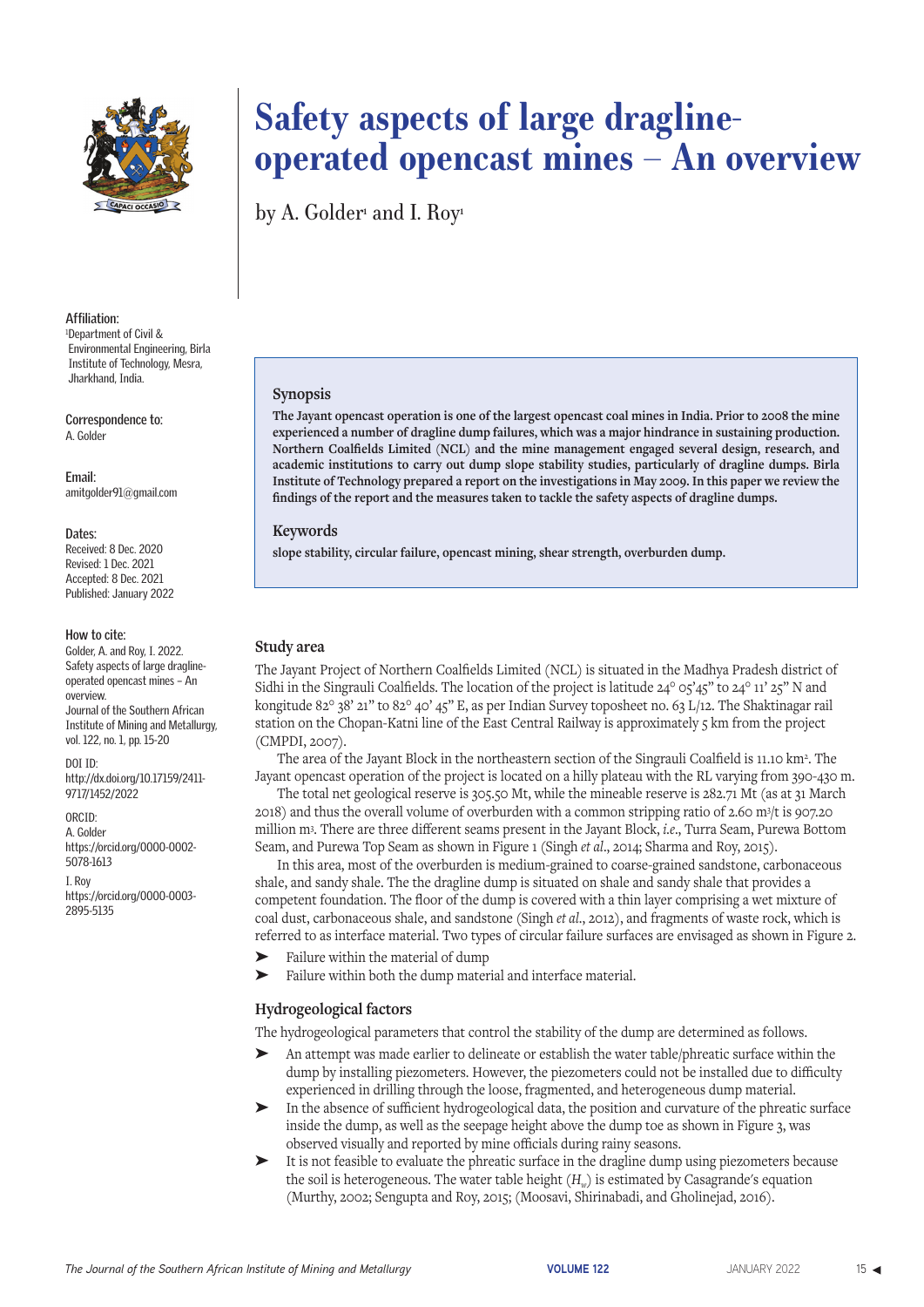# Safety aspects of large dragline-operated opencast mines – An overview



**Figure 1—Geological cross-section of the Jayant opencast mine (Sharma and Roy, 2015)**



**Figure 2—Schematic diagram of dragline working (Sharma and Roy, 2015)** 

$$
P_a = D_p / \cos\beta - \sqrt{[(D_p / \cos\beta)^2 - (H_w / \sin\beta)^2]}.
$$
 [1]

where

*P<sub>a</sub>* = Height of seepage at the toe of the dump.

L or  $\beta$  = Overall angle of slope of dump.

 $D_n$  = Behind the toe of dump *i.e.*, 60 m.

By applying Casagrande's equation, at a distance of 300 m from the toe of the dump the height of the phreatic surface within the dump is calculated as tabulated in Table I.

With this height of water table, the seepage and hydrostatic forces are calculated and considered in the stability calculation.

The phreatic surface (DPY, DPX) (Figure 2) is also evaluated through relevant condition:

 $DPY(J) = \sqrt{[(DPX - P_a x Cos\beta / 2) x 2 P_a x Sin\beta x Tan\beta]}$  $\lceil 2 \rceil$ 

The height of the water table is calculated as 25 and 36 m (Table I).

| Table I<br>Height of water table corresponding to different seepage<br>heights |                                          |  |
|--------------------------------------------------------------------------------|------------------------------------------|--|
| Seepage height $(P_n)(m)$                                                      | Height of water table $(H_{\ldots})$ (m) |  |
|                                                                                | 25<br>36                                 |  |

The height of seepage face is shown in Figure 2

The upward thrust of the water can be defined as the product of the unit weight of the water and the volume of the dragline dump submerged under the water table within the failure mass (Roy, 2016)

The seepage force is calculated as the product of the upward thrust and the sine of the gradient of the horizontal phreatic surface (Murthy, 2002; Sengupta and Roy, 2015) (Figure 4).

#### **Seismicity and blast vibrations**

Seismic forces are regarded according to the Indian Standard criteria for earthquake-resistant structural design  $(5<sup>th</sup>$  edn) IS 1893:2002 (IS-1893 (part 1), 2002). The horizontal seismic coefficient (*Ah*) design for the Jayant dragline dump is determined by the following expression (Sengupta and Roy, 2015):

$$
A_h = ZIS_a / 2Rg
$$
 [3]

where

Z = Zone factor (study area is located in zone III according to IS 1893:2000)

I = Importance factor

R = Response reduction factor

*Sa*/*g* = Average response acceleration coefficient of dump mass.

According to the Indian seismic map, the project is located in zone III, with the horizontal seismic coefficient of 0.02 m/s<sup>2</sup>, as per the IS code considered here. The blast vibration coefficient on the dump mass due to ongoing blasting was estimated such that the horizontal coefficient of 0.04 m/s<sup>2</sup> will include both seismicity and blasting (Mosinets and Shemyakin, 1974).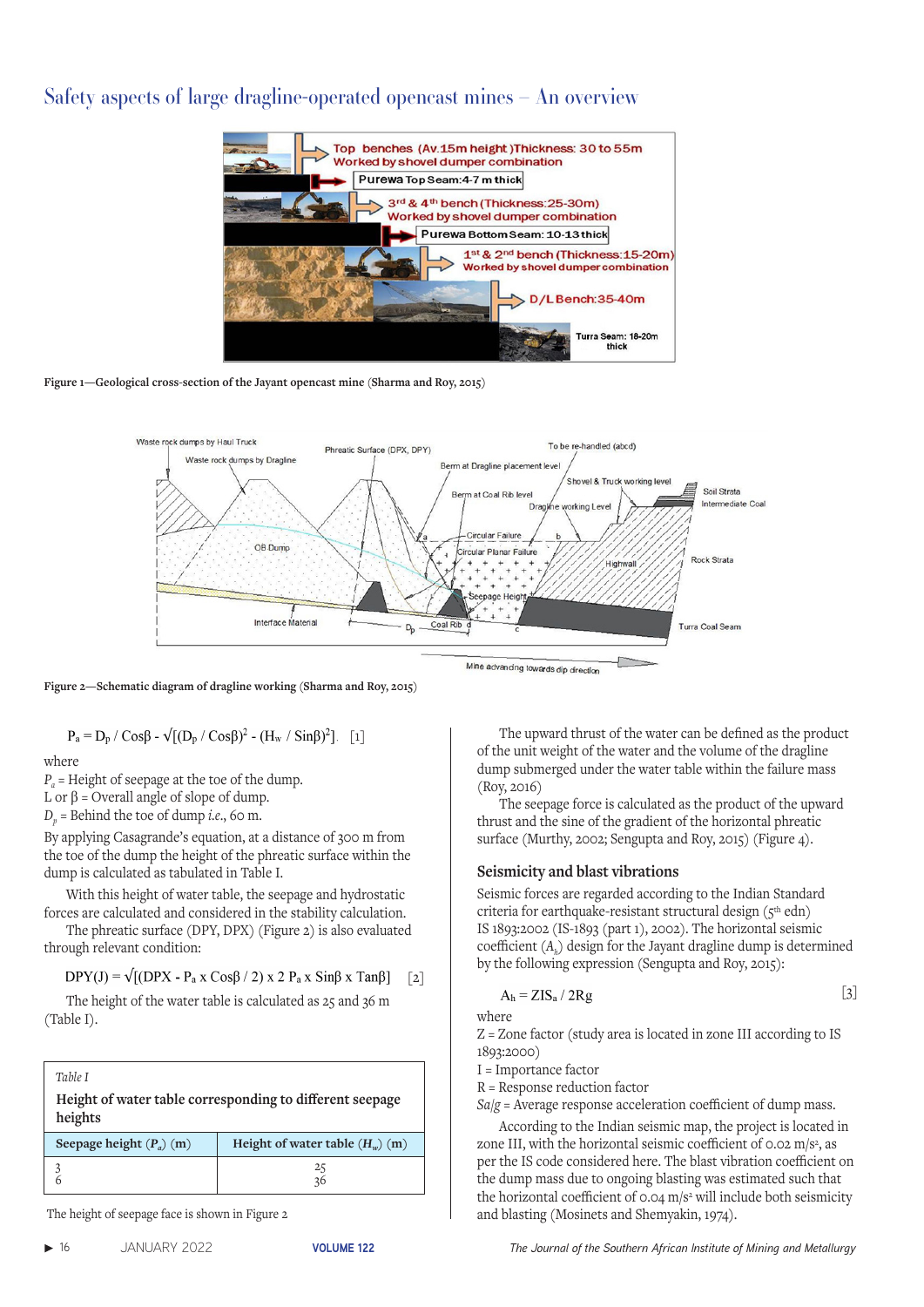# Safety aspects of large dragline-operated opencast mines – An overview



**Figure 3—Circular planar failure surface at Jayant mine** 



**Figure 4—Free body diagram of individual slices.** *W* **- dead load of slice,**  *i* **- sine gradient,** *S* **- seismicity factor** 

#### **Dump floor inclination**

 *Table II*

The mine floor inclination varies from 2° to 4° (CMPDI, 2018). For stability calculations a dump floor inclination of 3° is considered here (Sengupta and Roy, 2015).

#### **Dragline dump height**

The dragline dump height, which varies between 60 to 100 m, and the surcharge load of the shovel dump on the dragline dump are also considered in the stability analysis (Mosinets and Shemyakin, 1974; Zaitseva and Zaitsev, 2009; Sengupta, Sharma, and Roy, 2014).

## **Coal rib**

According to existing practice in this mine, a coal rib of 7 m base width and 3 m top width with average Turra seam thickness of 19 m, as shown in Figure 3, is considered as a resisting force against dump failure (Roy, 2003). The coal rib left at the toe of the dump acts as a retaining wall and reduces dragline dump rehandling to some extent (Colwell and Mark, 2003; Besimbaeva *et al*., 2018).

#### **Laboratory tests for the generation of geotechnical information**

Samples of the dump material as well as the interface material were collected and transported to BIT Mesra for determination of the strength parameters (Ranjan *et al*., 2017) (Table II).

#### **Recommendations**

Considering the above parameters and by applying both Fellenius and Bishop's simplified method (Moosavi, Shirinabadi, and Gholinejad, 2016), the slope angles for the dragline dump are calculated (Table III) and recommended for a minimum factor of safety of 1.20 for different heights of the seepage face (Besimbaeva *et al*., 2018).

| Table 11                                                                                    |                                                |                                                                               |                                                    |  |
|---------------------------------------------------------------------------------------------|------------------------------------------------|-------------------------------------------------------------------------------|----------------------------------------------------|--|
| Shear strength parameters determined by laboratory testing (large shear box apparatus)      |                                                |                                                                               |                                                    |  |
| Parameter                                                                                   | Dump material at natural<br>moisture condition | Interface material in submerged<br>condition at the base of the dragline dump | Interface layer separating<br>the coal rib/barrier |  |
| Cohesion $(kN/m2)$<br>Angle of internal friction $(°)$<br>Bulk density (kN/m <sup>3</sup> ) | 25<br>20.6                                     | AС.<br>Not required in calculation                                            | 155<br>35<br>16                                    |  |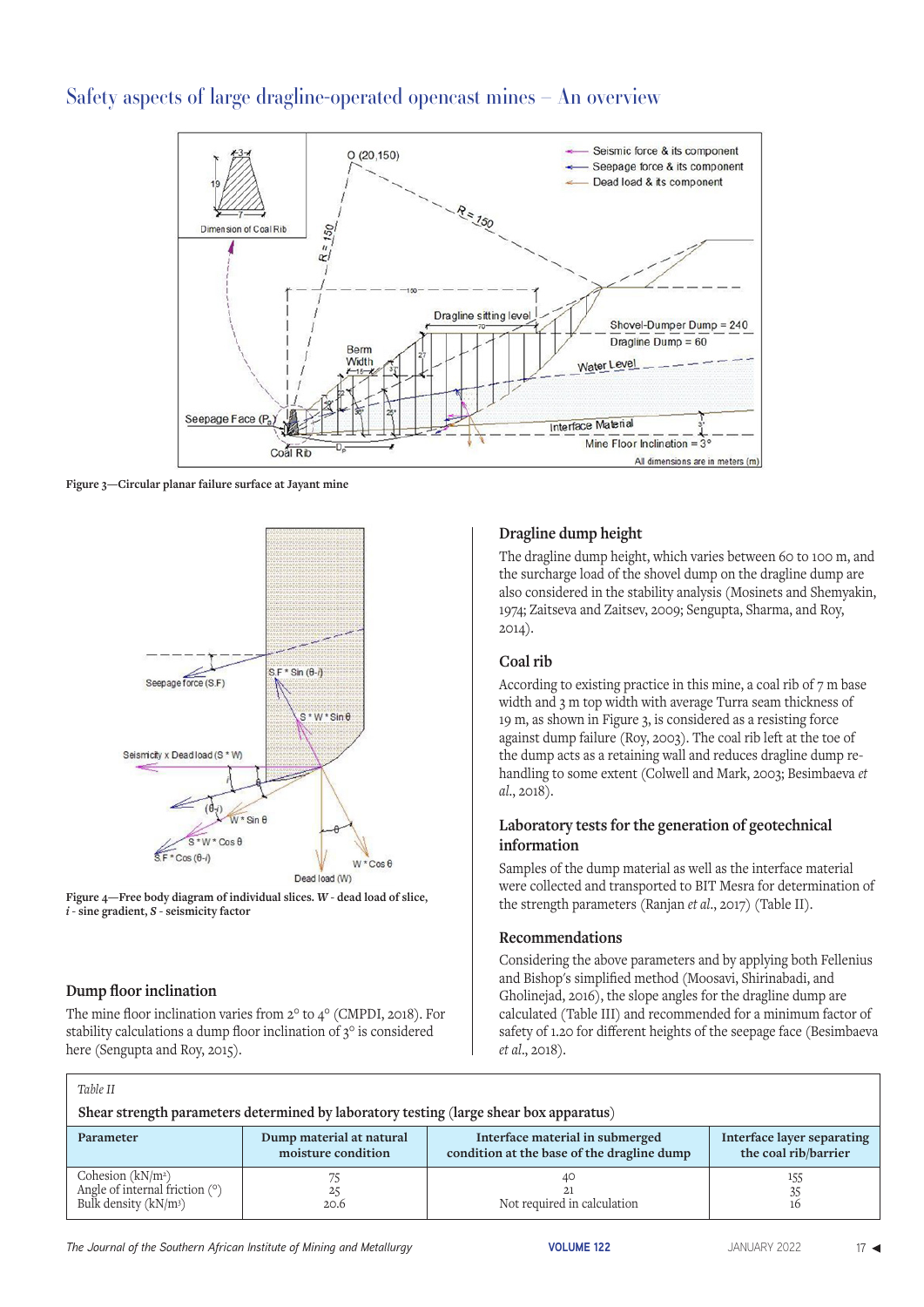| Table III<br>Prediction of dragline dump geometry |                                                                                               |                                                                                                |  |  |
|---------------------------------------------------|-----------------------------------------------------------------------------------------------|------------------------------------------------------------------------------------------------|--|--|
| Height of dragline                                | Overall slope angle of the dragline dump $(°)$ as shown in Figure 3                           |                                                                                                |  |  |
| dump(H)(m)                                        | Seepage height of water $(P_a) = 3$ m, and height<br>of water table $(H_w) = 25$ m (Figure 3) | Seepage height of water $(P_a)$ = 6 m, and height)<br>of water table $(H_w)$ = 36 m (Figure 3) |  |  |
| 60<br>70<br>80<br>90<br>100                       | 33<br>32<br>30<br>28                                                                          | 31<br>30<br>29<br>28<br>26                                                                     |  |  |

The results are documented for different dragline dump geometries in Table III.

The angle of repose of the dragline dump is the overall angle with respect to the horizontal plane over which it is standing. The dragline dump is considered to be cohesionless for the purpose of determining the angle of repose, although in reality the dump has an emerging water table, an inclined floor, pore pressure within the dump material, and is affected by blast vibrations and pore pressure within the dump material. Also, cohesion is generated due to the compaction of the dump material under its own weight. Hence the angle of repose of the dragline dump is 37° in the ideal case, but in actual site conditions owing to the above prevailing geo-engineering considerations the overall slope of the dump will differ.

The above recommended slopes of the dragline dump are maintained by optimizing the following parameters of the dump profile as shown in Figure 3.

- ➤ At the mining level of the dragline berm width
- Berm width present at coal rib/barrier
- ➤ Angle of slope below mining level of the dragline.

It is recommended that truck and shovel dumps overlying the dragline dump are formed 120 to 150 m away from the toe of the dragline dump (Sharma and Roy, 2015), (*i.e*. the interval between the toe of the dump formed by the shovel dump and dragline dump should be at least two cut widths 120–150 m). In this case, the dragline dump will act as a foundation for the shovel dump. Hence, the geotechnical properties are considered to be the same for both the shovel dump and its foundation. Accordingly, the following combinations of shovel dump are calculated and recommended (Government of India, 2017; Directorate General of Mine Safety, 2008) in Table IV and shown in Figure 3.

The recommended overall slope angle of the shovel dump can be maintained by adjusting the berm width at the coal rib roof level.

#### **Precautionary measures**

In addition to managing the slope, several proposals are suggested and implemented to ensure the stability of internal dumps as well as dragline dumps (Sharma and Roy, 2015):

| Table IV<br>Prediction of shovel dump geometry |                              |  |  |
|------------------------------------------------|------------------------------|--|--|
| Shovel dump height $(m)$                       | Angle of overall slope $(°)$ |  |  |
| 60                                             | 35                           |  |  |
| 70                                             | 33                           |  |  |
|                                                | 32                           |  |  |

- i. Topsoil is dumped separately away from the existing internal overburden dump.
- ii. To form a foundation for the dragline dump, no surfacesoil may be dumped at the level from where coal has been extracted.
- iii. By ensuring normal gravitational seepage of water in the direction of the sump area, nominal collection of water takes place where coal has been extracted.
- iv. The dragline dump receives sufficient time to settle, followed by supplementary truck dumping, therefore the distance between the toe of shovel dump and the dragline dump is between 120 and 150 m, *i.e*. two cuts beyond the toe of the dragline dump (Sharma and Roy, 2015).
- v. The voids in the dragline dumps are consolidated with the help of dozers.
- vi. Some coal is left at the toe of the dump to act as a barrier (coal rib). It is designed in such a way that the overburden dump should cover up the coal rib/barrier as much as possible, and that the coal rib/barrier is likely to burn naturally.
- vii. Efforts are made to extract coal from the coal rib without blasting, at regular intervals of 200 to 250 m along the strike length of the pit, so that there is no accumulation of water against the coal rib.
- viii. Before dumping by dragline, the interface layer is cleaned from where coal has been extracted to as great an extent as possible (Singh *et al*., 2012). If possible, fragmented overburden rock is dumped to cover the slushy floor at the base of the dragline dump to increase the coefficleint of friction at the dump floor.
- ix. As per the recommendations of BIT Mesra, Ranchi (Roy, 2016):
	- a) If possible, the mine floor (foundation of internal dump) may be ripped or blasted at intervals to a depth of 1 to 2 m, thereby increasing the coefficient of friction prior to dumping by dragline (Government of India, 2019). It is also recommended that minor blasts to promote the flow of water to the sandstone beds below the open pit floor should be carried out to limiting water retention at the base of the dump.
	- b) Regular monitoring of the dumps through a non-contact survey using a laser profiler or laser scanner is proposed to detect any movement of overburden dumps or dump faces that will indicate a potential dump failure. As the dragline dumps are inaccessible, a reflectorless instrument based on laser technology is recommended for surveying the